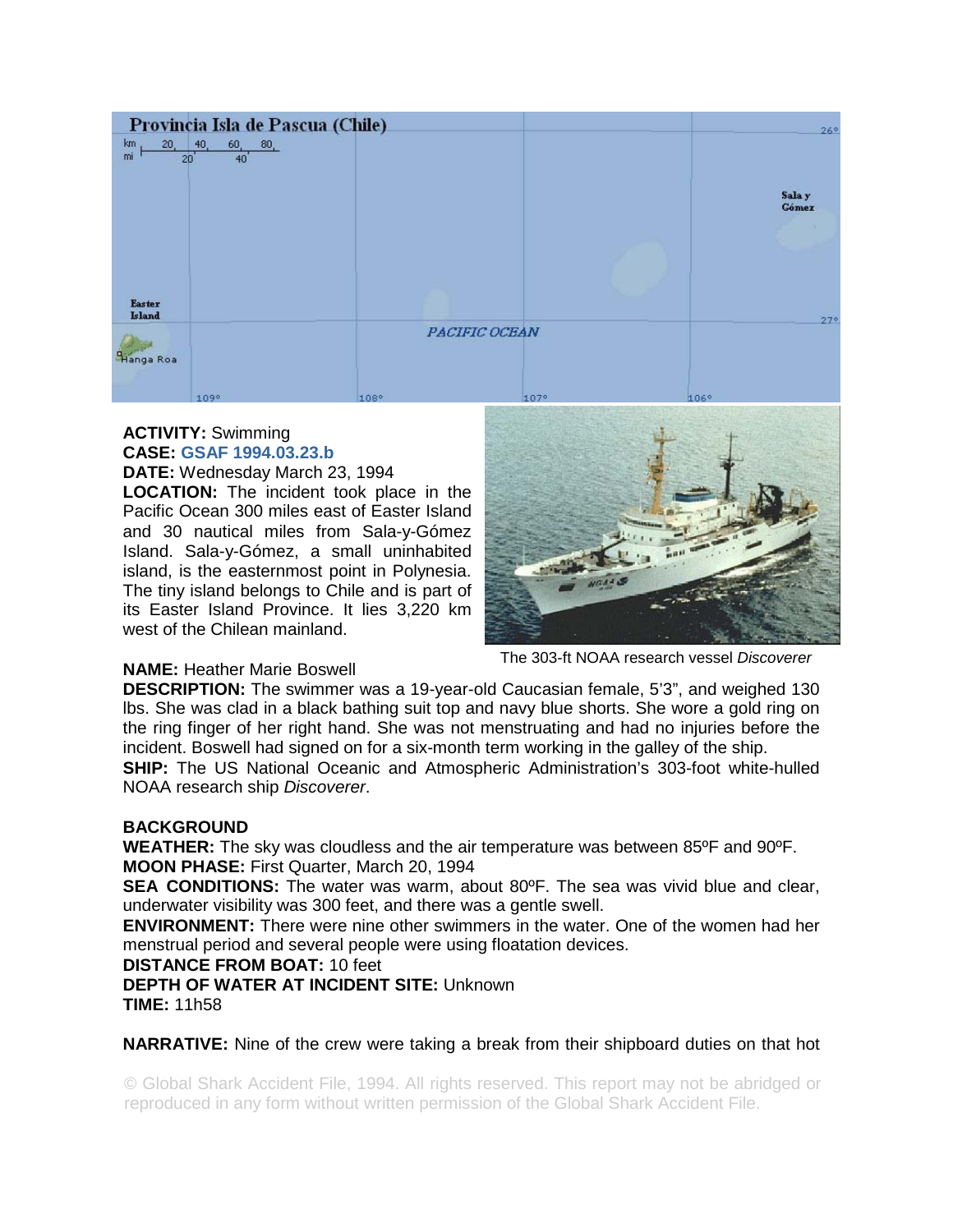day, an open ocean swim in a balmy sea. Most had been in the water for 90 minutes, but Heather had been in the water only 45 minutes when the shark approached the swimmers.

The first strike was directed at Phil Buffington. He was in the water next to his girlfriend who was menstruating. The shark bit Buffington's thigh but released him when he struck its head. (Buffington's wound required 50 stitches to repair.)

Next, the shark turned its attention on Boswell who was about 25 feet away and slightly isolated from the group. The shark came from behind and made two strikes. On the first strike, the shark grasped her right ankle and leg, pulling her beneath the water and shaking her violently before releasing her.

As Boswell's shipmates approached her in a skiff, the shark made a second strike, grabbing her left leg. One of the shipmates tried to drive away the shark by beating it with a stick while two shipmates grabbed her arms. Boswell felt her left leg pop. "I thought it was my hip dislocating," she said. Only when she was pulled into the skiff did she realize that her leg had been severed by the shark.

Then the shark headed for another person dangling in the water from a ladder, but disappeared after shots were fired at it by crew onboard the research ship.

**INJURY:** Buffington sustained numerous puncture wounds to his lower extremities. Boswell sustained a traumatic amputation of the left leg at the level of the proximal thigh..

**FIRST AID:** As soon as Boswell was taken from the water, a tourniquet was placed on her leg. On board the ship, nurse Judy Layne administered IV fluid replacement and a CNS depressant (morphine) to relieve pain. "The pain started about 20 minutes after the attack, except when they pulled the boat from the water and hit the ship with it – that was probably about two minutes after the attack - but other than that jolt, no pain for a while," said Boswell.

Twenty hours later ship reached Easter Island where Major La Fon, Flight Surgeon with the  $24<sup>th</sup>$  Medical Squadron of the US Air Force base took an x-ray and she was airlifted to Panama (Howard Air Force Base) where the  $24<sup>th</sup>$  Medical Squadron is based. There, Boswell's wound was debrided and her condition was stabilized. Two days later she was airlifted to Harborview Medical Center in Seattle, Washington.

**TREATMENT:** Surgeon Douglas Smith, M.D. continued Boswell's treatment at Harborview Medical Center.

**SPECIES INVOLVED:** The incident involved a white shark, *Carcharodon carcharias*, about 15 feet [3.6 metres] total length. Boswell describes the shark's demeanor as "very calm and deliberate".

**CASE INVESTIGATORS:** Marie Levine and Dr. Erich Ritter, Global Shark Accident File.

**NOTE:** Eight years after the incident, Boswell appeared in a film produced by Discovery Channel: *Anatomy of a Shark Bite*. Afterwards, The Shark Trust contacted Boswell to learn her thoughts on sharks, and posted her response on the internet:

*"First off, I probably should let you know my feelings about sharks. I think they are*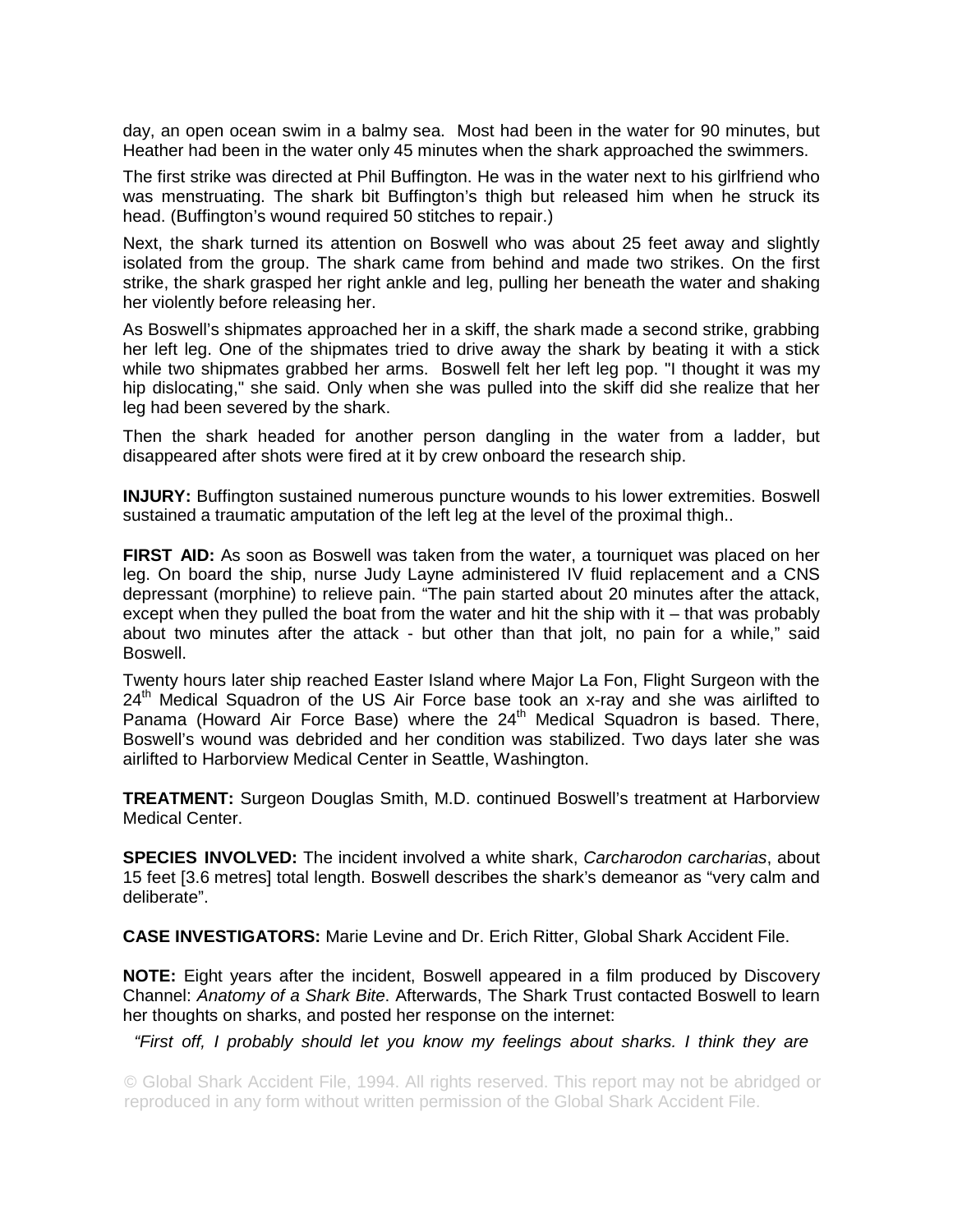*fascinating, beautiful, mystifying creatures. I wish no harm to them. I feel badly for sharks kept in aquariums - and on that note I feel bad for any animal in a zoo. No creature should be kept in containment simply for our amusement. I would like more to be known about sharks.* 

*"My main reason for doing this show [Anatomy of a Shark Bite] was that it was something different. No one had done such a thing. My thought on shows about sharks is this: as long as they aren't advertising them as "man eaters" (if that were the case, I never would have been bitten — ha ha?) then the more people feel they know and the more comfortable people become with the idea of sharks.* 

*"Once the shark becomes as common, as say rattlesnakes, they won't seek them out to slaughter them. Yes, people will know sharks can be dangerous - that is a fact - but they aren't coming out of the water and on to land to eat us and we shouldn't be going into their water to catch and eat them. Or hunt them simply for sport, or on the false pretense that we are making waters safer. When in reality if we were to exterminate sharks from our oceans, it would cause an ecological backlash no one would like to think about. Besides, what would be next? Barracudas, Orcas, Eels, Jellyfish...okay, I'm getting off point.* 

*"I agree with you about the sensationalist aspect of the show "Anatomy of a Shark Bite." It's unfortunate that television has to put that kind of a slant on everything, but to be*  honest, not much of the world would watch programming if there wasn't some hype to it. *We'd all be reading books. What a concept, huh.* 

*"As far as this particular episode, I found it very unique. True, it wasn't as scientific as it could have been, but it was interesting and fun. I found nothing traumatic about the reenactment. The worst part of shooting was the smell of the meat (I'm a vegetarian and found that part disgusting.)* 

*"The man who starred in the show, Dr. Erich Ritter, was honestly trying to make a quality program, butting heads with the director often. I think that in order for Dr. Ritter to get his message out there, he had to concede quite a few times to some less than ideal shoots.* 

*"All of this is just from my own perspective as a member of the general population, not from a scientist, producer, trustee, shark hater, or conservationist. So, of course everyone will view this and all programs about sharks in a different light.* 

*"I do appreciate your efforts in preserving, studying and protecting sharks of all kinds. It is a much needed endeavor and I wish you all the best." … Heather Boswell* 



*This attack was captured on tape posted on YouTube.com. The frame from the video shows the moment the shark bit Heather's leg. The shark's fin is at the top left of the frame.*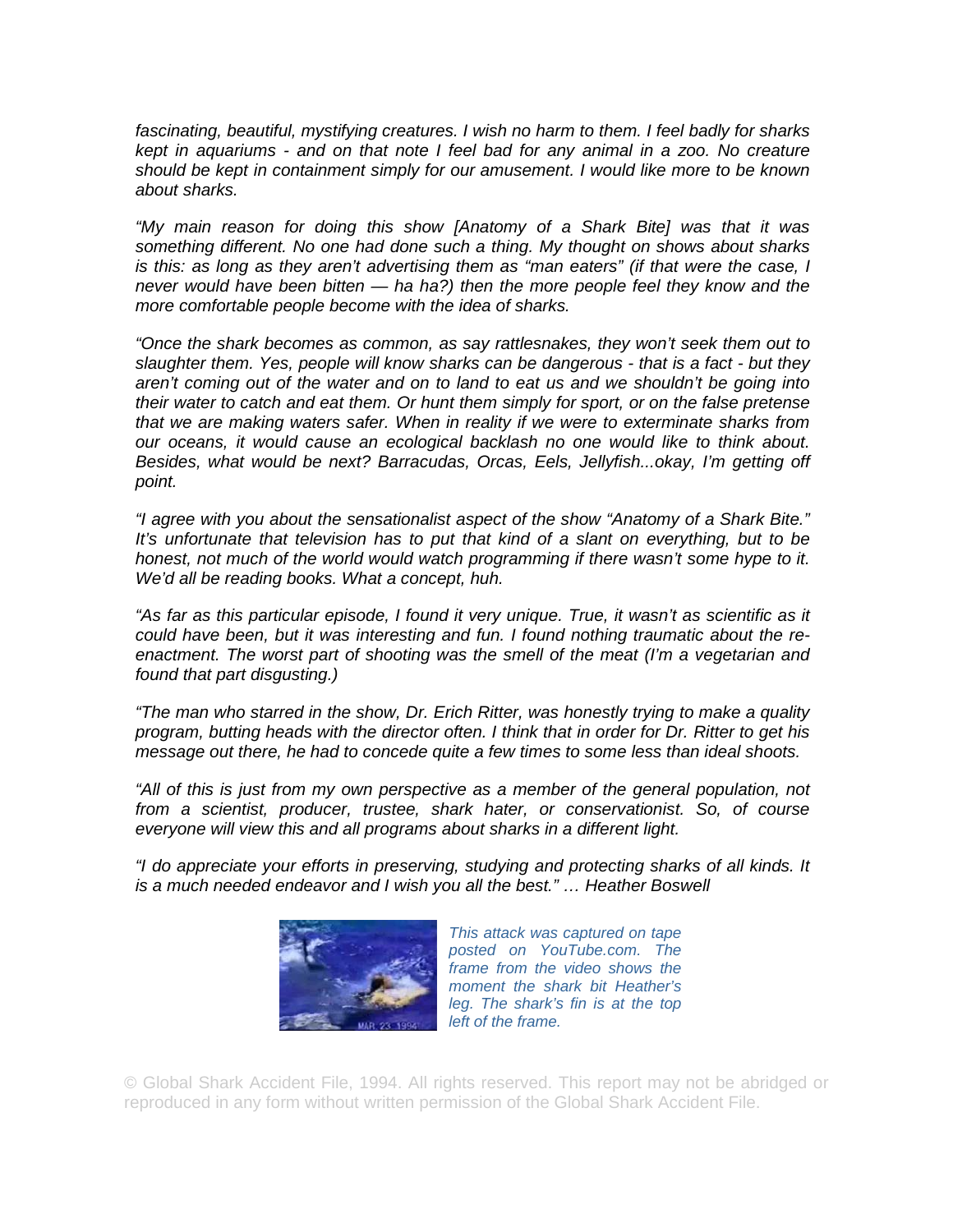Medical care onboard consisted of the standard trauma life-support procedures. Hemorrhage was controlled with a tourniquet. Intravenous fluid resuscitation was initiated via two 18-gauge intravenous catheters; the patient received supplemental oxygen; and her cardiac activity was monitored. Attempts at bladder catheterization to monitor urine output and tissue perfusion were unsuccessful. During the entire time the patient was alert and cooperative. The patient demonstrated clinical signs of hemorrhagic shock, and her initial vital signs revealed hypotension and tachycardia. After fluid replacement, the vital signs stabilized. Additionally, the patient received Morphine for pain, antibiotics, and was given Compazine for nausea.

The second patient [PB] received routine wound care and had his lacerations sutured after the more critical patient was stabilized. He remained stable throughout the entire transit time.

During the 20 hours it took to rendezvous with the medevac team HB received continuous care and monitoring. Her status remained critical and marginally stable throughout the entire transit. Blood pressure and mental status were used to gauge the effectiveness of fluid resuscitation, as urine output could not be monitored. MAS remained in regular contact and provided consultation to the ship's nurse.

After arrival at Easter Island, the patient experienced a brief period of unresponsiveness and hypotension after being repositioned. She responded to noxious stimulation and a fluid challenge. A Chilean medical team boarded the vessel and offered to take [the patient] to a local medical facility for care. In consultation with his medical team, the Captain declined. The Chileans insisted that the Captain sign a written statement attesting to his decision.

The U.S. Air Force transport team arrived at daybreak. The team consisted of a Flight Surgeon and several flight nurses and flight medics. Multiple attempts to place a central venous line were unsuccessful. After 4 hours of additional attempts at starting intravenous lines, the patient was transported *off DISCOVERER* in the RHIB. The team stopped at a local Chilean medical facility to perform chest radiographs in order to exclude the possibility of a pneumothorax induced by the attempts at a central line. After this, the patient was transferred to the aircraft and transported to Panama.

En route to Panama, the patient experienced a period of desaturation as detected by pulse oximetry. Altitude reduction, application of supplemental oxygen, and additional pressurization of the aircraft cabin were performed and the patient's oxygen saturation returned to normal.

At Gorgas Army Hospital, surgical hemostasis was accomplished, blood replacement performed, and surgical debridement done. After these procedures, the patient was transported via commercial fixed-wing medevac to Seattle, where PMC had made arrangements for further surgical evaluation and rehabilitation.

*DISCOVERER* crew members received critical incident stress (CIS) debriefings from a U.S. Navy Special Psychiatric Intervention Team (SPRINT), a unit of mental health professionals who have expertise in CIS. This team flew to Easter Island via commercial aircraft on March 28. It is of note that a large portion of the scientific party on board during the attack left the ship prior to debriefing.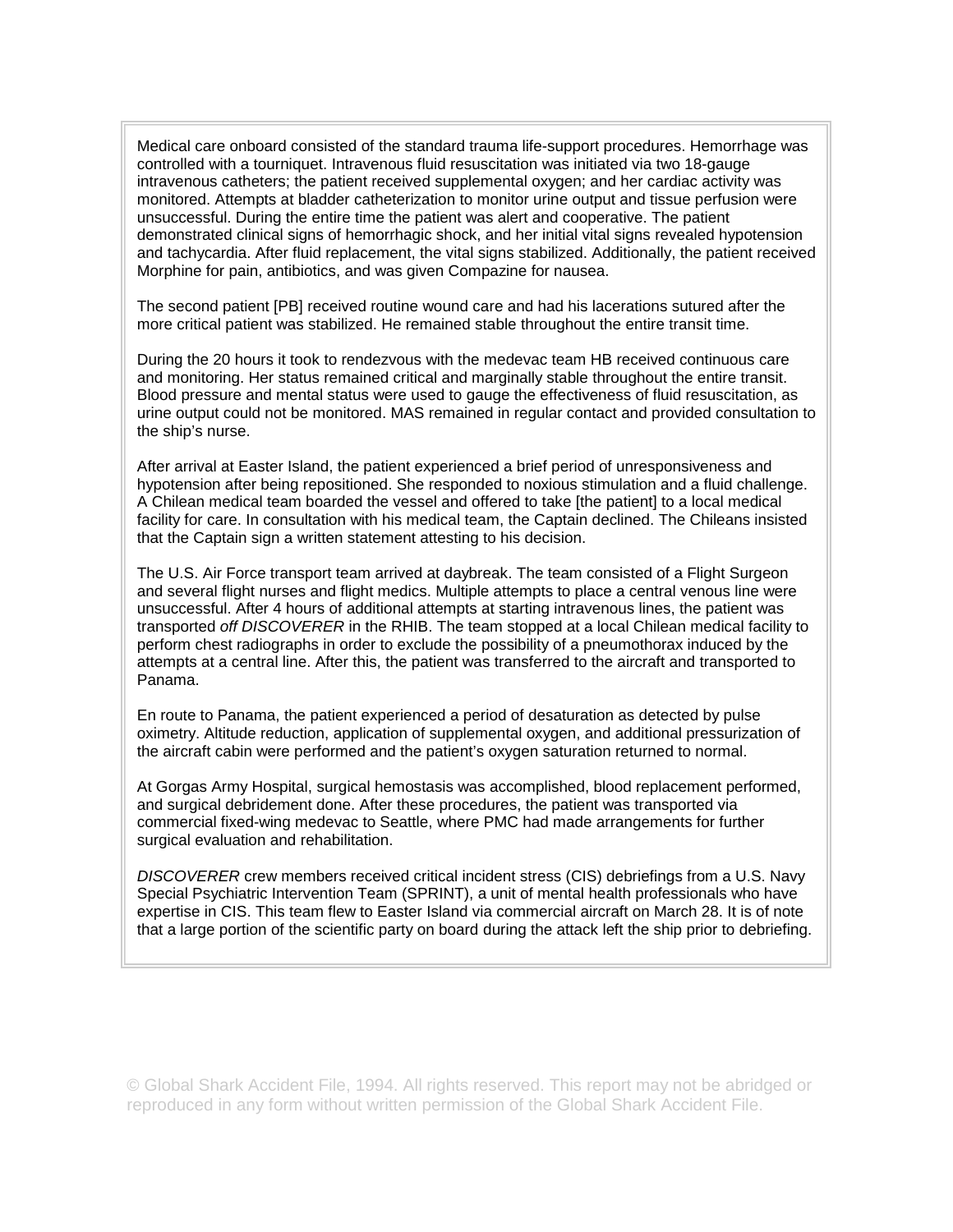### *...From the official NOAA Report*

### **IN THE WATER**

Just prior to the attack BGL [Boatswain Group Leader] relieved SS [Seaman Surveyor] as coxswain of the RHIB. BGL repositioned the RHIB about 30 yards off the ship's Hero platform and began checking the area to locate all the swimmers. It was about this time that BGL heard one of the swimmers shout, "I'm not kidding there's a shark." Looking over the side of the RHIB, BGL saw a very large shark heading for the swimmers. On approaching the shark, BGL saw the animal submerge and then resurface and begin bumping or pulling H.B. away from the other swimmers. BGL then put her close on the RHIB's starboard bow; the rest of the swimmers were now on the port side of the boat swimming towards the ship's Jacob's and net ladders. With the assistance of ET [Electronics Technician] and OS [Ordinary Seaman], BGL Ofsthus grasped H.B. and attempted to pull her from the water. However, the shark had her legs in its jaws and pulled her under the water; at this time the shark bit off H.B.'s left leg, which released her from its mouth. She came back up to the surface and without delay BGL and OS lifted her over the side of the RHIB. Seeing her missing leg, BGL immediately clamped his hands around her upper thigh, applying direct pressure to the femoral artery to reduce her loss of blood. Other personnel who had been in the water were being assisted into the RHIB and helped to climb up the ladders as H.B. was being brought to the rescue boat. The RHIB with OS at the helm, turned and made for the starboard side of the *DISCOVERER*, midships, to commence recovery.

During the time of the attack, EU [Engine Utilityman] was in the process of cleaning the handgun he had earlier checked out for the afternoon target shoot. Hearing the PA system announcement of a shark attack, he loaded his weapon and proceeded to the starboard side of E-deck near the Hero platform to render assistance. EU saw the RHIB recover two of the swimmers, but saw that at least one person was in reach of the shark. With the RHIB and other personnel well clear he commenced firing at the shark, apparently driving it away from the swimmer. The shark swam around *DISCOVERER*'s stern to the port side of the ship with EU in pursuit. By this time EU had fired four rounds at the shark, hitting it once. The shark then started back around the stern to the ship's starboard side. Not knowing if all personnel had been brought safely aboard, EU fired two more rounds into the shark at close range. Upon being hit in the head by the last round, the shark rolled hard over on its side, shook for a few secons, then sank with no apparent motion.

**RHIB RECOVERY:** OS brought the RHIB and its passengers alongside *DISCOVERER.* The RHIB was raised with all aboard to F-deck where officers and crew applied a crude (leather belt) tourniquet to H.B.'s upper thigh, placed her on a stretcher, and transferred her to sickbay. P.B. who was bitten deeply on both legs when the shark first appeared among the swimmers, was escorted below decks by a crewmember and received medical attention in the Technician's Mess. The *DISCOVERER'*s Medical Officer, then, efficiently and effectively directed her medical team and other members of the crew and scientific party to provide for H.Bl and P.B.

**COMMUNICATIONS:** Seeing the initial attack, LET [Lead Electronics Technician] knew that serious injuries had been suffered by a crew member. He immediately proceeded to the Radio Room and contacted personnel with MAS, to begin procedures for receiving emergency medical assistance and advice. He outlined the situation to MAS and began passing information concerning H.B. (age, sex, vitals, etc) and the ship's position. LET assisted the Executive Officer and Lieutenant as they provided updated medical reports to MAS on the progress of H.B. and P.H. This information was obtained from a Lieutenant Commander as she attended both patients. LET and ET remained in the Radio Room throughout the rest of the day and into the early hours of the next day to manage message traffic. Messages were also passed to the ship's agent at Easter Island, who contacted the Chilean authorities and arranged for the ship to be met immediately upon arrival (scheduled at approximately 04h00L 24 March 1994).

**MEDICAL TREATMENT:** When brought aboard *DISCOVERER,* H.B. had suffered traumatic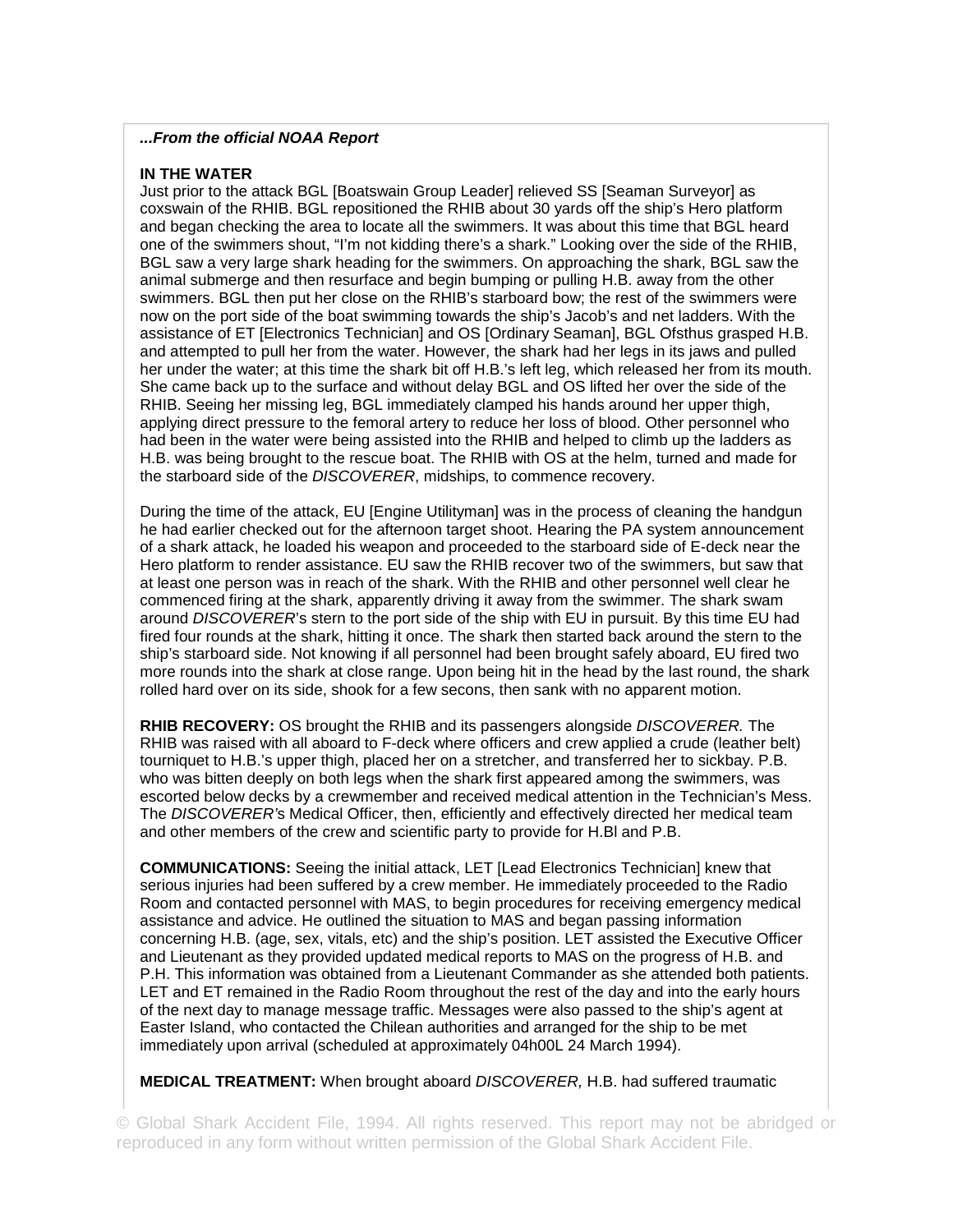amputation of her left leg at mid-thigh. She had lost an unknown quantity of blood, and been tourniqueted, and was in acute shock. She was transported rapidly by stretcher from F-deck shelter area to Sickbay on E-deck, where she was transferred to the examination bed. At this time H.B. had no measurable blood pressure, her pulse was thready and weak. She was unresponsive and was hemorrhaging from vessels other than the femoral artery, which had been effectively shut off. The leather belt tourniquet was tightened until all bleeding was significantly slowed. Two intravenous (IV) fluid lines were inserted in her left arm, with Ringer's Lactate (wide open). She was installed on a cardiac monitor and pure oxygen was administered via facemask at 10 liters/ minute. She was placed in a Trendelenburg position with her lower trunk elevated. At this point her condition was extremely critical; her body temperature was 93 degrees Fahrenheit. Her wet clothing was removed and she was covered with blankets. With the fluids replacing her lost blood, she stabilized in approximately 30 minutes (having received about two liters of R/L) and a blood pressure of 60/p was obtained, with a puse of120/thready and weak. At this time medical attention was given to H.B.'s right leg , which had been badly mauled by the shark. None of the deep puncture wounds or gashes were hemorrhaging, and although there was no palpable pulse in the leg, neither was there cyanosis. Her right leg was covered with towels until time could be spared to attend to it.

For the next 2-3 hours, Lieutenant Commander continued to push fluids into H.B. intravenously, so that the patient had taken six liters in that 2-3 hour period. H.B.'s blood pressure at this point was systolic 106-112, diastolic in the high 60's. The patient was now alert, complaining of pain , and nauseous. A Compazine suppository was administered for her nausea and 4 mg Morphine Sulfate IVP for pain. The patent was taken out of the Trendelenburg position and was laid flat with the left stump elevated so that further medical attention could be given to the right leg. When hemorrhaging of the stump had been stopped, the left leg was packed in saline-soaked gauze and wrapped in a saline bandage.

Lieutenant Commander left H.B. under watch by M, a member of the scientific party who had training as a nurse, and attended to P.B.'s injuries. He sustained a series of deep puncture wounds on his right knee and lower thigh and several gashes on this left thigh, requiring approximately 50 stitches to close the cuts. Antibiotics were administered to prevent infection in accordance with instructions from MAS, and the patient was made as comfortable as possible.

For the next two to three hour period, H.B. was closely watched with the emphasis being on maintaining stable vital signs through fluid balance, pain control, and moral support. By approximately 1800L on March 23, the patient was stable enough that visitors were permitted to talk with her and hold her hand to provide emotional support. No attempt was made at suturing her injuries because Lieutenant Commander knew that H.B. would require major surgery as soon as she could be transported to a hospital, and did not want to add to the trauma of unnecessary treatment to that which the patient had already suffered. Insertion of a Foley catheter was unsuccessfully attempted four times during the night; the urethra could not be located. The patient was maintained on paid medication (2-4 mg Morphine as required) and IV fluids were decreased to 150 cc/hour. She was taken of the mask and a nasal cannula was inserted to provide oxygen at a flow rate of 4-6 liter /minute. The patient remained awake and alert throughout the night, occasionally taking 10-15 minute naps. Her vital signs stabilized at : BP— 120/60; PR—68 and regular; respiratory rate—16 and regular. A physical assessment at this time (approximately 2100L) showed that she had strong pulses throughout her right leg and other extremities. Oozing from the stump was minimal; there was some pink sera sanguineous. The saline dressing was reinforced. The patient maintained well throughout the remainder of the night with good blood pressure. Her bladder was beginning to distend by morning due to fluid intake and inability to catheterize. When asked if she could void, she replied, "No", so catheterization was again attempted with negative results. Pain medication, Compazine, oxygen and fluid maintenance were continued throughout the night. H.B. received two doses of antibiotics in accordance with instructions from MAS. Altogether she received 20 mg of Morphine Sulfate, 10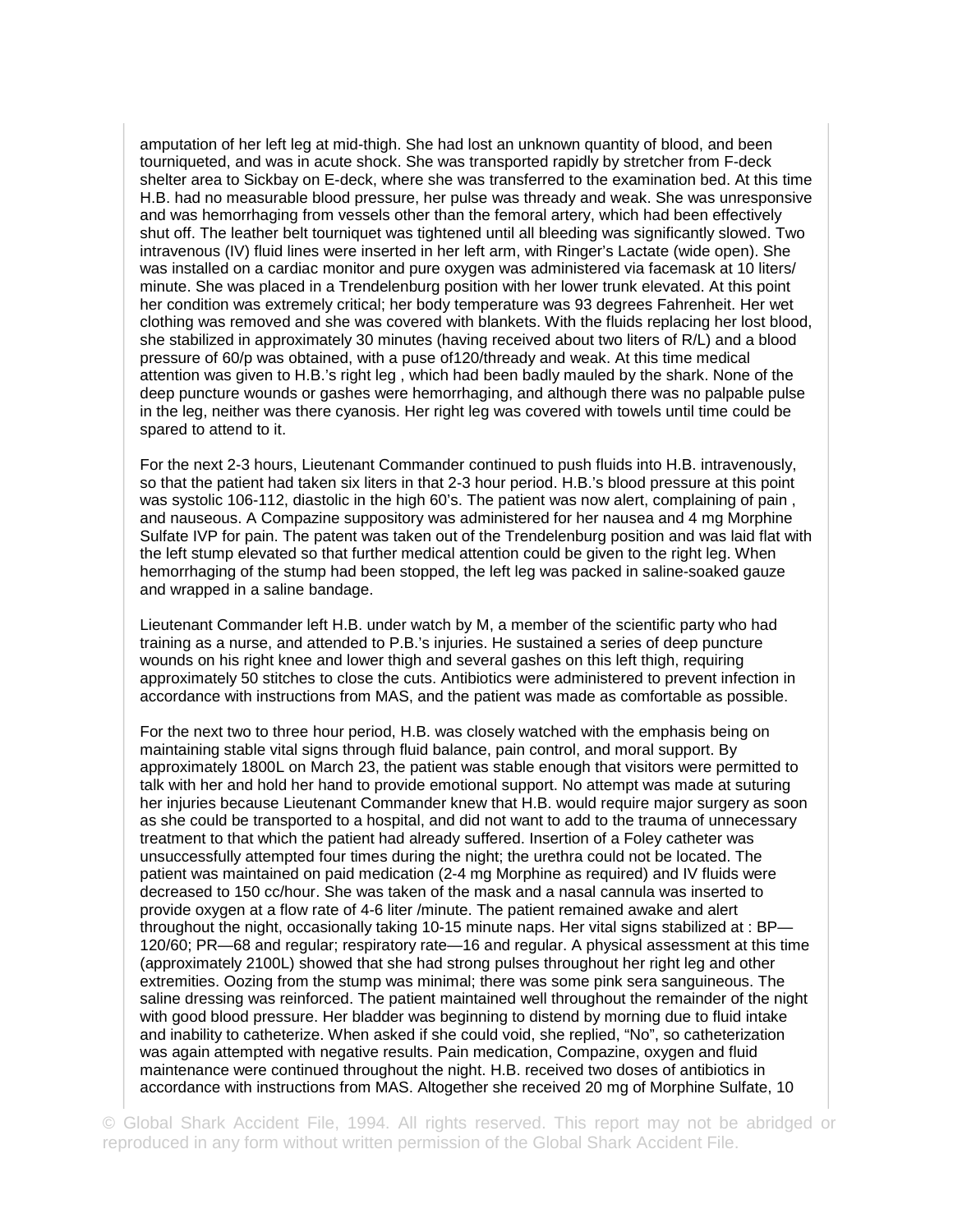liters of fluids, and oxygen sufficient to maintain her blood at 100 $\%$  O<sub>2</sub> saturation level. At approximately 0720L on 24 March the patient was turned on her right side to remove wet dressings and blankets and to apply dry ones preparatory to transporting her to the Rescue 40 MEDEVAC flight. Her condition was so fragile that she rapidly became hypotensive, losing all measurable blood pressure and dropping to a respiratory rate of 4/minute. She was returned to the Trendelenberg position, her IV's were opened full, the flow of oxygen increased, a sternal rub was initiated, and preparations were made to administer cardiopulmonary resuscitation. CPR was not necessary, and the patient gradually restabilized. At 0807L, Major-\_, the U.S. Air Force flight surgeon and medical team leader from the Rescue 40 MEDEVAC flight, was transported aboard *DISCOVERER* and reported directly to Sickbay. The MEDEVAC team under Dr. \_ took over responsibility for H.B.'s care and treatment, prepared her for transport off the ship, and removed her to Easter Island's Hanga Roa Hospital at 1142L on 24 March.

MEDEVAC LOGISTICS: The medical evacuation flight, given the mission designation "Rescue 40" , was arranged by personnel from MAS and the PMC Operations Department working through the U.S. Air Force Joint Rescue Command Center in Honolulu, Hawaii. The flight originated out of Howard (U.S.) Air Force base in Panama. During the late afternoon and evening of 23 March, while logistics for the flight were still being arranged, *DISCOVERER*'s Commanding Officer was in contact with Dr. \_ the U.S. Air Force flight surgeon who had been designated as Rescue 40's medical leader. Dr.\_ was very specific in requesting that the patient not be moved from DISCOVERER until the medical team had arrived aboard and could evaluate her condition. Discussions between CO, *DISCOVERER*, Rear Admiral\_\_, NOAA, Director, OMC, and Lieutenant Commander, USPHS, PMC Medical Officer, reinforced this suggestion — with the understanding that H.B.'s condtion would be the ultimate determinant.

The Rescue 40 KC-135 aircraft touched down at Hanga Roa's Mataveri airport at 0727L 24 March. Arrangements had been made with the ships A. J. Broom agent in Easter Island to transport the medical team and their equipment from the airport to the harbor and then by small boat out to the DISCOVERER. Chilean customs officials were aboard the ship to handle passport and visa authentication for the medical team and patients. The MEDEVAC team reached the ship in two groups between 0807L and 0823L. Dr.\_ immediately assumed charge of H.B.'s treatment and preparation for evacuation. Several unsuccessful attempts were made to increase the volume of IV fluids being given to the patient, and it was decided to transport her to Hanga Roa's hospital to take X-rays. The Commanding Officer refused the Hanga Roa Port Captain's offer of transport via Chilean Naval launch, determining to use the *DISCOVERER's* RHIB because of that vessel's better stability and because H.B. could be placed directly in the boat before it was lowered. The MEDEVAC team and both injured NOAA personnel departed from the ship by RHIB at 1124L 24 March.

CHILEAN RELATIONS: Shortly after *DISCOVERER'*s arrival in Hanga Roa Harbor at 0355L 24 March, the ship was met by a Chilean naval motor launch carrying the Hanga Roa Port Captain and the Director of the Hanga Roa Hospital who examined H.B. briefly and offered the services of his hospital and medical staff; he recommended immediate transport ashore to the hospital. As H.B. was at that time resting and stable, the Commanding Officer determined to follow the recommendation of Flight Surgeon and Dr\_\_ and keep her aboard until the arrival of Rescue 40. The Chilean officials protested, indicating that they were both ready and properly equipped to assist, and in fact that because the attack had occurred in Chilean waters, they were obliged to provide whatever help they could. About an hour of negotiations followed, with the interpretive assistance of Mr. —, a member of the WOCE scientific party from the University of Miami. Eventually the Commanding Officer was asked to sign a statement acknowledging the Chilean government's offer of medial assistance and formally accepting full responsibility for her care until the arrival of the MEDEVAC flight. A statement had been prepared in anticipation of this request (Attachment 4), and a second statement approved and signed (Attachment 5). The Port Captain and hospital director departed at 0617L.